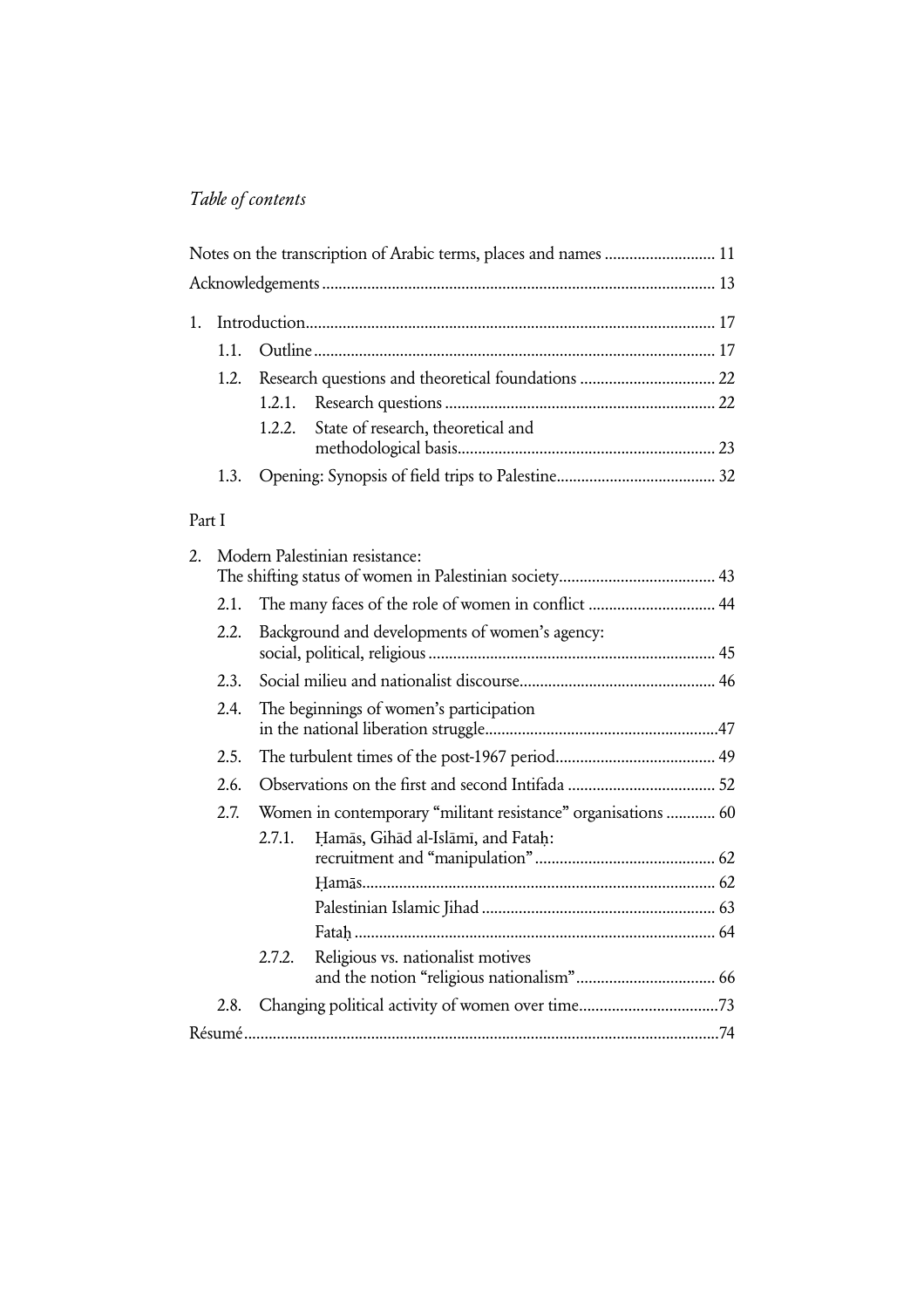|  |      |  | 3.1.1. Gender and the deconstruction                |  |
|--|------|--|-----------------------------------------------------|--|
|  |      |  | 3.1.2. (Gendered) space: private vs. public space78 |  |
|  |      |  |                                                     |  |
|  |      |  |                                                     |  |
|  |      |  |                                                     |  |
|  | 3.3. |  |                                                     |  |
|  |      |  | 3.3.1. Martyrdom operations in the realm            |  |
|  |      |  | 3.3.2. <i>Honour</i> and <i>shame</i> concepts      |  |

## Part II

|      |        | 4.   Gendered martyrdom – the Palestinian <i>istišhādīyāt</i> …………………………………… 95                                                        |
|------|--------|----------------------------------------------------------------------------------------------------------------------------------------|
|      |        | 4.1. "Official portraits" and the glorification                                                                                        |
| 4.2. |        | The power of the written word:                                                                                                         |
|      | 4.2.1. |                                                                                                                                        |
|      | 4.2.2. |                                                                                                                                        |
| 4.3. |        | The glorifying texts $-$ encomiums:<br>Discourse analysis and social memory:<br>the construction of identity and collective norms  105 |
|      | 4.3.1. |                                                                                                                                        |
|      | 4.3.2. |                                                                                                                                        |
|      | 4.3.3. |                                                                                                                                        |
|      | 4.3.4. |                                                                                                                                        |
|      | 4.3.5. |                                                                                                                                        |
|      | 4.3.6. |                                                                                                                                        |
|      | 4.3.7. |                                                                                                                                        |
|      | 4.3.8. |                                                                                                                                        |
|      |        |                                                                                                                                        |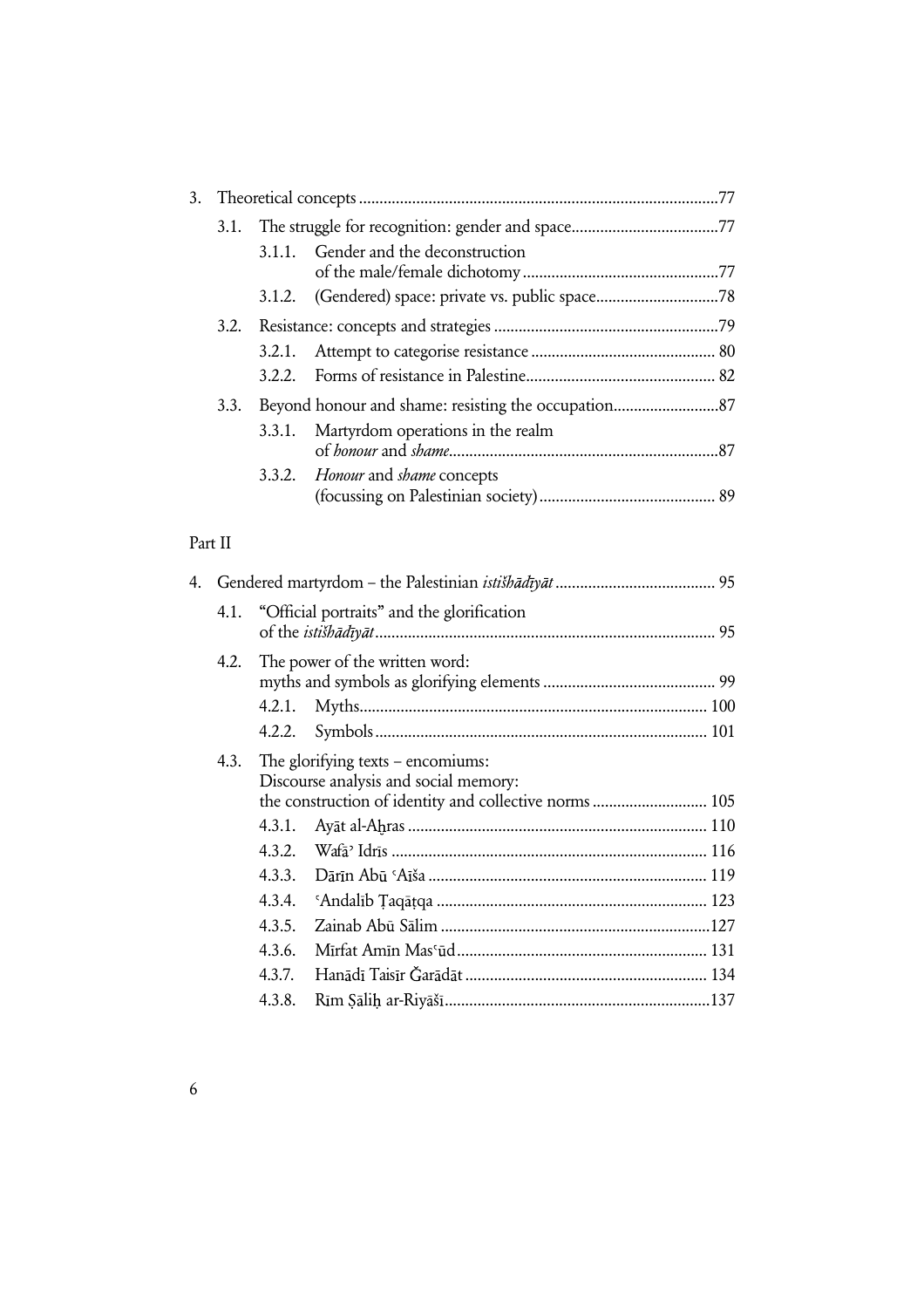| 4.5. The influential roles of the author, the text, |  |
|-----------------------------------------------------|--|
|                                                     |  |
|                                                     |  |

# Part III

| 5. |      |         |                                                                                                              |
|----|------|---------|--------------------------------------------------------------------------------------------------------------|
|    | 5.1. |         | From the production of realities to Sinnstiftung:<br>Myths, symbols and the discourses of glorification  152 |
|    |      | 5.1.1.  |                                                                                                              |
|    |      | 5.1.2.  | How to analyse the interview material  155                                                                   |
|    | 5.2. |         |                                                                                                              |
|    |      | 5.2.1.  | Umm Amal: Mother of a female martyr157                                                                       |
|    |      | 5.2.2.  |                                                                                                              |
|    |      | 5.2.3.  |                                                                                                              |
|    |      | 5.2.4.  | Muhammad: Journalist from al-Quds newspaper  166                                                             |
|    |      | 5.2.5.  | Hasan: Journalist from al-Ayyam newspaper 170                                                                |
|    |      | 5.2.6.  | Fawzī Barhūm: Hamās-Spokesman in Gaza 172                                                                    |
|    |      | 5.2.7.  | Hudā: Hamās-Member of Parliament in Gaza 177                                                                 |
|    |      | 5.2.8.  |                                                                                                              |
|    |      | 5.2.9.  | Iman and Samir: University Professors  181                                                                   |
|    |      | 5.2.10. | Leader of the al-Quds Brigades in Gaza 183                                                                   |
|    |      |         | 5.2.11. Former leader of the al-Aqsa Brigades in Jenin 186                                                   |
|    |      |         |                                                                                                              |
|    |      |         |                                                                                                              |
|    |      |         |                                                                                                              |
|    | 5.3. |         |                                                                                                              |
|    |      | 5.3.1.  |                                                                                                              |
|    |      |         | From irritation to reinforcement:                                                                            |
|    |      |         |                                                                                                              |
|    |      |         | The influence of the emergence of <i>istišhādīyāt</i>                                                        |
|    |      | 5.3.2.  |                                                                                                              |
|    |      |         |                                                                                                              |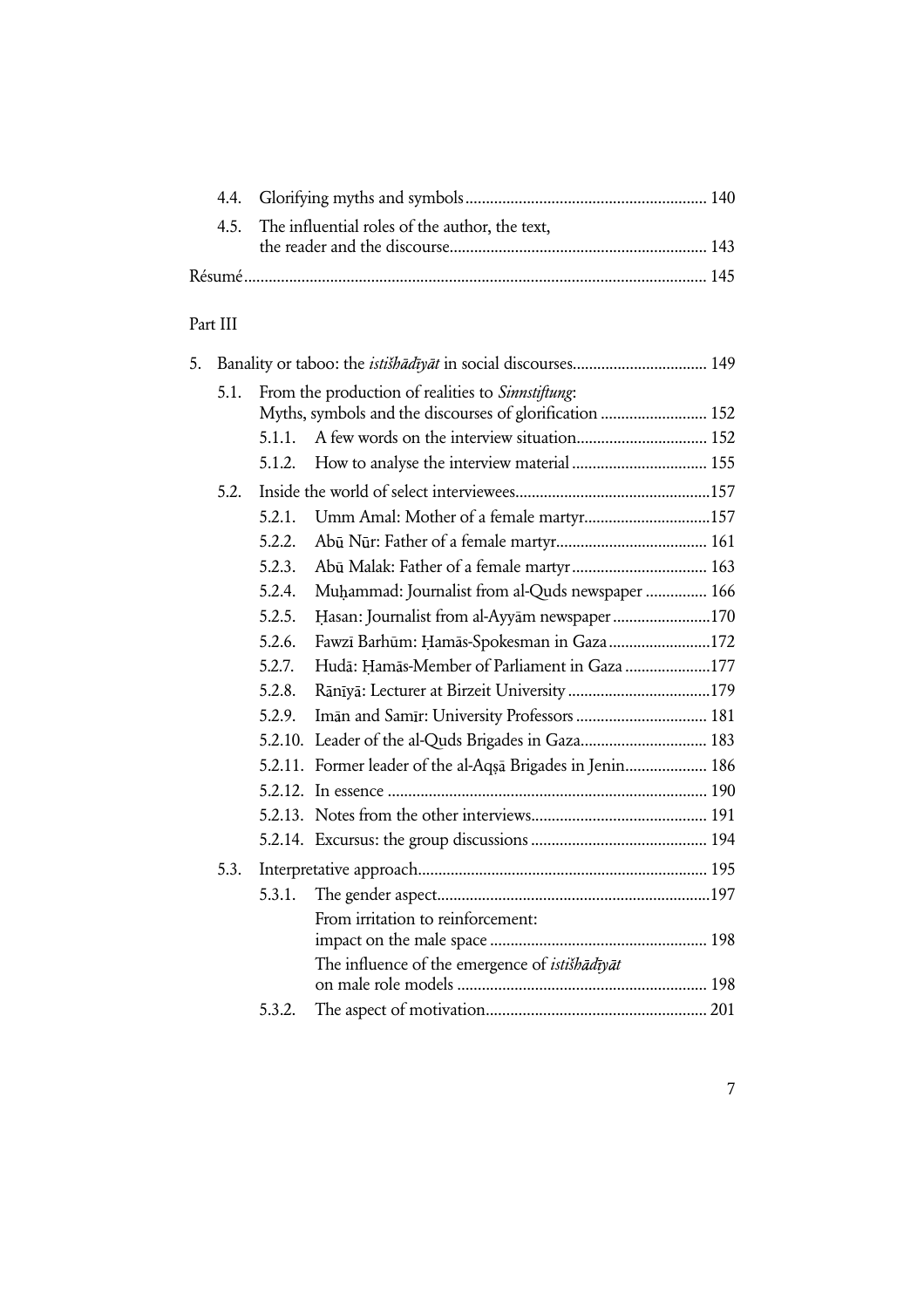|    | 5.4. |        | The glorification of <i>istishadiyat</i> as martyrs: |
|----|------|--------|------------------------------------------------------|
|    |      | 5.4.1. | Interacting in discourses as an example              |
|    |      | 5.4.2. |                                                      |
|    |      | 5.4.3. | The topoi and the heroisation                        |
|    |      | 5.4.4. |                                                      |
|    |      |        |                                                      |
| 6. |      |        | Public discourses and the (de-) legitimisation       |
|    |      |        |                                                      |
|    |      | 6.1.1. |                                                      |
|    |      | 6.1.2. | At the door to paradise:                             |
|    | 6.2. |        | Martyrdom operations in public opinion:              |
|    |      | 6.2.1. |                                                      |
|    |      | 6.2.2. | Television programmes and broadcasting               |
|    |      | 6.2.3. | Martyrdom operations as a means                      |
|    |      |        |                                                      |
|    |      |        |                                                      |

## Part IV

| 7. In memoriam: "culture(s) of death" and other forms |  |                                                              |  |
|-------------------------------------------------------|--|--------------------------------------------------------------|--|
|                                                       |  | 7.1. Dancing with the dead: wedding ceremonies, funerals     |  |
|                                                       |  |                                                              |  |
|                                                       |  | 7.1.2. The dress-code on the bier and behavioural rules  239 |  |
|                                                       |  |                                                              |  |
|                                                       |  |                                                              |  |